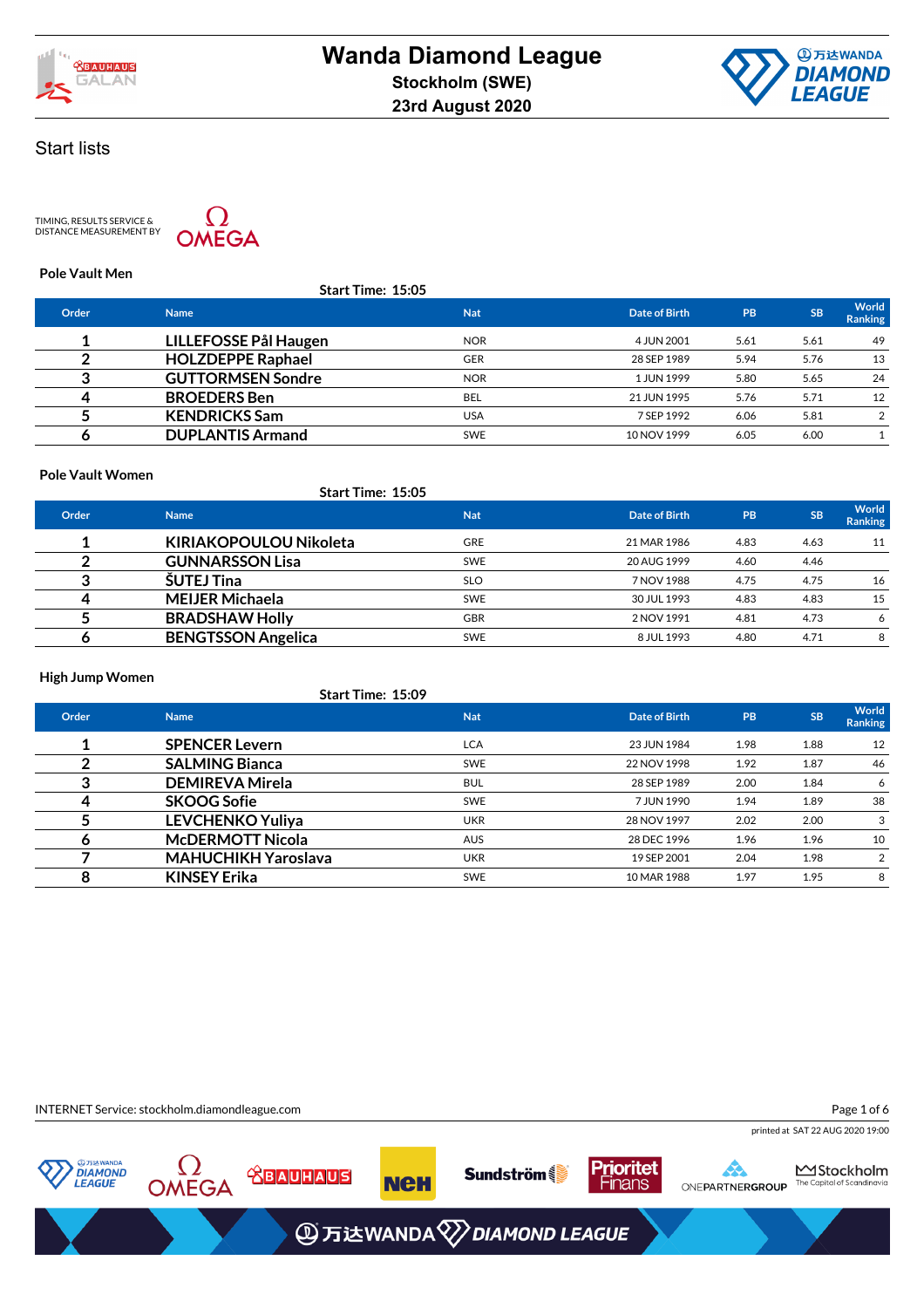



### **Long Jump Men**

**Start Time: 15:14**

| Order | <b>Name</b>             | <b>Nat</b> | Date of Birth | PB   | <b>SB</b> | World<br><b>Ranking</b> |
|-------|-------------------------|------------|---------------|------|-----------|-------------------------|
|       | <b>KIPLESUND Ingar</b>  | <b>NOR</b> | 17 NOV 1996   | 8.10 | 7.68      | 47                      |
|       | <b>TRIO Antonino</b>    | <b>ITA</b> | 4 JUN 1993    | 7.96 | 7.96      | 72                      |
|       | <b>CEKO Marko</b>       | <b>CRO</b> | 3 AUG 2000    | 8.04 | 8.04      | 213                     |
|       | <b>CARLSSON Andreas</b> | <b>SWE</b> | 5 APR 1995    | 7.91 | 7.67      | 103                     |
|       | <b>RANDAZZO Filippo</b> | <b>ITA</b> | 27 APR 1996   | 8.12 | 8.12      | 18                      |
| o     | <b>PULLI Kristian</b>   | <b>FIN</b> | 2 SEP 1994    | 8.27 | 8.27      | 39                      |
|       | <b>SAMAAI Ruswahl</b>   | <b>RSA</b> | 25 SEP 1991   | 8.49 |           | 4                       |
| 8     | <b>MONTLER Thobias</b>  | <b>SWE</b> | 15 FEB 1996   | 8.22 | 8.15      | 8                       |
|       |                         |            |               |      |           |                         |

### **100m Hurdles Women**

|      | Start Time: 15:25                |            |               |           |           |                  |
|------|----------------------------------|------------|---------------|-----------|-----------|------------------|
| Lane | <b>Name</b>                      | <b>Nat</b> | Date of Birth | <b>PB</b> | <b>SB</b> | World<br>Ranking |
|      | <b>SKOGSTRÖM Malin</b>           | <b>SWE</b> | 8 APR 1995    | 13.57     |           | 316              |
|      | <b>HARALA Lotta</b>              | <b>FIN</b> | 26 MAR 1992   | 13.07     | 13.07     |                  |
| 3    | <b>GRAVERSGAARD Mette</b>        | <b>DEN</b> | 5 OCT 1995    | 13.39     | 13.42     | 252              |
|      | <b>BOGLIOLO Luminosa</b>         | <b>ITA</b> | 3 JUL 1995    | 12.78     | 12.79     | 17               |
|      | <b>KARLSSON Lovisa</b>           | <b>SWE</b> | 15 JAN 2000   | 13.62     | 13.62     | 327              |
| o    | <b>JOHNSON-THOMPSON Katarina</b> | <b>GBR</b> | 9 JAN 1993    | 13.09     | 13.73     | 176              |
|      | <b>WENNERSTEN Julia</b>          | <b>SWE</b> | 18 MAR 2001   | 13.63     | 13.63     |                  |
| 8    | <b>KLAUP-McCOLL Mari</b>         | <b>EST</b> | 27 FEB 1990   | 13.81     | 13.81     |                  |

### **400m Hurdles Women**

|      |                            | <b>Start Time: 15:50</b> |               |       |           |                  |
|------|----------------------------|--------------------------|---------------|-------|-----------|------------------|
| Lane | <b>Name</b>                | <b>Nat</b>               | Date of Birth | PB    | <b>SB</b> | World<br>Ranking |
|      | <b>PALMQVIST Hanna</b>     | <b>SWE</b>               | 20 JAN 1996   | 57.31 | 57.33     | 91               |
|      | RYZHYKOVA Anna             | <b>UKR</b>               | 24 NOV 1989   | 54.35 | 55.86     | 8                |
| ≘    | <b>WATSON Sage</b>         | CAN                      | 20 JUN 1994   | 54.32 | 56.29     | 10               |
| 4    | <b>BOL Femke</b>           | <b>NED</b>               | 23 FEB 2000   | 53.79 | 53.79     | 44               |
|      | <b>PETERSEN Sara Slott</b> | <b>DEN</b>               | 9 APR 1987    | 53.55 |           | 22               |
| o    | <b>SPRUNGER Lea</b>        | SUI                      | 5 MAR 1990    | 54.06 | 55.64     |                  |
|      | <b>HEJNOVÁ Zuzana</b>      | <b>CZE</b>               | 19 DEC 1986   | 52.83 | 55.70     | 4                |
| 8    | <b>IUEL Amalie</b>         | <b>NOR</b>               | 17 APR 1994   | 54.72 |           | 14               |
|      |                            |                          |               |       |           |                  |

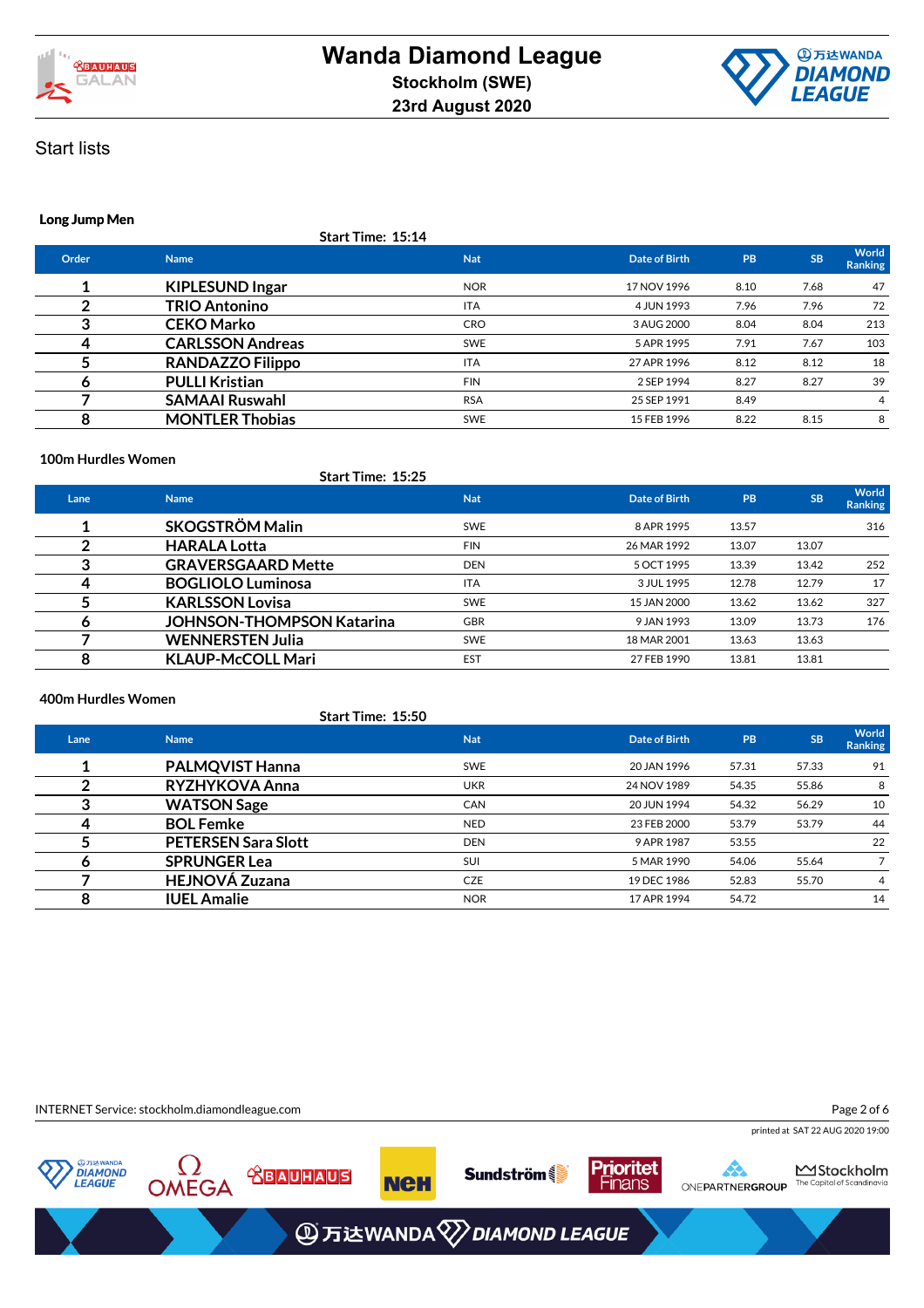



#### **400m Hurdles Men**

|      |                         | Start Time: 16:03 |               |       |           |                         |
|------|-------------------------|-------------------|---------------|-------|-----------|-------------------------|
| Lane | <b>Name</b>             | <b>Nat</b>        | Date of Birth | PB    | <b>SB</b> | World<br><b>Ranking</b> |
|      | <b>ANGELA Ramsey</b>    | <b>NED</b>        | 6 NOV 1999    | 49.60 | 49.60     | 113                     |
|      | <b>PREIS Constantin</b> | <b>GER</b>        | 16 MAY 1998   | 49.23 | 49.49     | 49                      |
| 3    | <b>KENDZIERA David</b>  | <b>USA</b>        | 9 SEP 1994    | 48.42 | 50.00     | 9                       |
| 4    | <b>MÄGI Rasmus</b>      | <b>EST</b>        | 4 MAY 1992    | 48.40 | 49.23     | 14                      |
|      | <b>HAPPIO Wilfried</b>  | <b>FRA</b>        | 22 SEP 1998   | 49.03 | 49.11     | 52                      |
|      | <b>BENGTSTRÖM Carl</b>  | <b>SWE</b>        | 13 JAN 2000   | 50.20 | 50.42     | 80                      |
|      | <b>VAILLANT Ludvy</b>   | <b>FRA</b>        | 15 MAR 1995   | 48.30 | 49.35     | 11                      |
| 8    | <b>WARHOLM Karsten</b>  | <b>NOR</b>        | 28 FEB 1996   | 46.92 | 47.10     |                         |

### **100m Women**

|      | <b>Start Time: 16:17</b>  |            |               |           |           |                         |
|------|---------------------------|------------|---------------|-----------|-----------|-------------------------|
| Lane | <b>Name</b>               | <b>Nat</b> | Date of Birth | <b>PB</b> | <b>SB</b> | <b>World</b><br>Ranking |
|      | <b>SOWE Fatou</b>         | <b>GAM</b> | 9 NOV 1993    | 11.55     | 11.55     | 434                     |
|      | <b>LALOVA-COLLIO Ivet</b> | <b>BUL</b> | 18 MAY 1984   | 10.77     | 11.31     | 43                      |
| 3    | <b>HAASE Rebekka</b>      | <b>GER</b> | 2 JAN 1993    | 11.06     | 11.11     |                         |
|      | <b>TA LOU Marie-Josée</b> | <b>CIV</b> | 18 NOV 1988   | 10.85     | 11.39     | 4                       |
|      | del PONTE Ajla            | SUI        | 15 JUL 1996   | 11.08     | 11.08     | 41                      |
| o    | <b>ZAHI Carolle</b>       | <b>FRA</b> | 12 JUN 1994   | 11.01     | 11.29     | 22                      |
|      | LÜCKENKEMPER Gina         | <b>GER</b> | 21 NOV 1996   | 10.95     | 11.31     | 11                      |
| 8    | van HUNENSTIJN Marije     | <b>NED</b> | 2 MAR 1995    | 11.13     | 11.30     | 51                      |

### **800m Men**

|         | <b>Start Time: 16:27</b>         |            |               |         |           |                  |
|---------|----------------------------------|------------|---------------|---------|-----------|------------------|
| Lane    | <b>Name</b>                      | <b>Nat</b> | Date of Birth | PB      | <b>SB</b> | World<br>Ranking |
|         | <b>BURGIN Max</b>                | <b>GBR</b> | 20 MAY 2002   | 1:44.75 | 1:44.75   | 154              |
| າ       | TUKA Amel                        | <b>BIH</b> | 9 JAN 1991    | 1:42.51 | 1:45.97   | 4                |
| 3       | <b>KRAMER Andreas</b>            | <b>SWE</b> | 13 APR 1997   | 1:45.03 | 1:45.05   | 22               |
| 4-1     | <b>ROTICH Ferguson Cheruiyot</b> | <b>KEN</b> | 30 NOV 1989   | 1:42.54 | 1:45.48   | 2                |
| $4 - 2$ | <b>MARTINSSON Erik</b>           | <b>SWE</b> | 25 SEP 1996   | 1:46.86 | 1:46.86   | 128              |
| 5       | <b>AROP Marco</b>                | <b>CAN</b> | 20 SEP 1998   | 1:44.14 | 1:44.14   | 15               |
| 6       | <b>BRAZIER Donavan</b>           | <b>USA</b> | 15 APR 1997   | 1:42.34 | 1:43.15   |                  |
|         | VÁZQUEZ Wesley                   | <b>PUR</b> | 27 MAR 1994   | 1:43.83 |           | 6                |
| $8 - 1$ | <b>RUDOLF Žan</b>                | (PM) SLO   | 9 MAY 1993    | 1:46.00 | 1:48.36   | 59               |
| $8 - 2$ | <b>BOL Peter</b>                 | <b>AUS</b> | 22 FEB 1994   | 1:44.56 | 1:44.96   | 36               |
|         |                                  |            |               |         |           |                  |

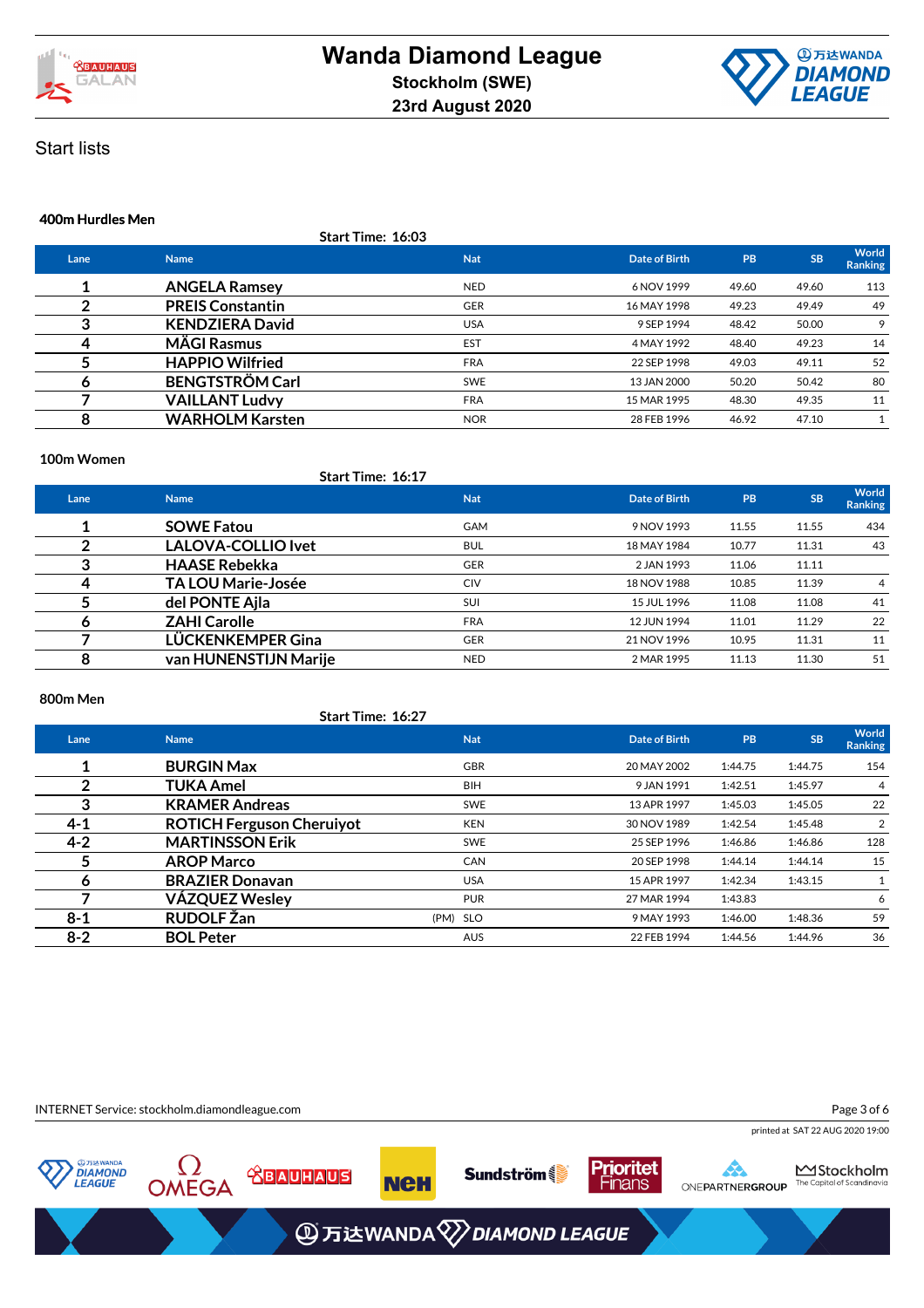



### **Discus Throw Men**

|  | <b>Start Time: 16:37</b> |  |
|--|--------------------------|--|
|  |                          |  |

| Order | <b>Name</b>                     | <b>Nat</b> | Date of Birth | <b>PB</b> | <b>SB</b> | World<br><b>Ranking</b> |
|-------|---------------------------------|------------|---------------|-----------|-----------|-------------------------|
|       | <b>STUNES ISENE Ola</b>         | <b>NOR</b> | 29 JAN 1995   | 67.78     | 64.62     | 8                       |
|       | <b>OKOYE</b> Lawrence           | <b>GBR</b> | 6 OCT 1991    | 68.24     | 65.15     |                         |
|       | <b>URBANEK Robert</b>           | POL        | 29 APR 1987   | 66.93     | 65.99     | 19                      |
|       | <b>FIRFIRICA Alin Alexandru</b> | <b>ROU</b> | 3 NOV 1995    | 67.32     | 66.22     |                         |
|       | <b>CEH Kristjan</b>             | <b>SLO</b> | 17 FEB 1999   | 68.75     | 68.75     | 29                      |
|       | <b>PETTERSSON Simon</b>         | <b>SWE</b> | 3 JAN 1994    | 67.10     | 67.10     | 16                      |
|       | <b>GUDŽIUS Andrius</b>          | LTU        | 14 FEB 1991   | 69.59     | 68.68     | 5                       |
|       | <b>STÅHL Daniel</b>             | <b>SWE</b> | 27 AUG 1992   | 71.86     | 71.37     |                         |
|       |                                 |            |               |           |           |                         |

### **Long Jump Women**

|       | start Time: 16:42                |            |               |      |           |                         |
|-------|----------------------------------|------------|---------------|------|-----------|-------------------------|
| Order | <b>Name</b>                      | <b>Nat</b> | Date of Birth | PB   | <b>SB</b> | World<br><b>Ranking</b> |
|       | <b>JARDER Erica</b>              | <b>SWE</b> | 2 APR 1986    | 6.70 | 6.61      | 94                      |
|       | <b>ROTARU Alina</b>              | <b>ROU</b> | 5 JUN 1993    | 6.91 | 6.62      | 10                      |
| 3     | <b>PROCTOR Shara</b>             | <b>GBR</b> | 16 SEP 1988   | 7.07 | 5.76      | 13                      |
|       | <b>IBARGUEN Caterine</b>         | <b>COL</b> | 12 FEB 1984   | 6.93 |           |                         |
|       | <b>JOHANSSON Tilde</b>           | <b>SWE</b> | 5 JAN 2001    | 6.73 | 6.33      | 35                      |
| O     | <b>IROZURU Abigail</b>           | <b>GBR</b> | 3 JAN 1990    | 6.86 | 6.52      | 6                       |
|       | <b>JOHNSON-THOMPSON Katarina</b> | <b>GBR</b> | 9 JAN 1993    | 6.92 |           | 12                      |
| 8     | <b>BEKH-ROMANCHUK Maryna</b>     | <b>UKR</b> | 18 JUL 1995   | 6.93 | 6.76      | 2                       |
| Q     | <b>SAGNIA Khaddi</b>             | <b>SWE</b> | 20 APR 1994   | 6.81 | 6.81      |                         |

#### **400m Women**

**Start Time: 16:44**

**Start Time: 16:42**

| Lane | <b>Name</b>              | <b>Nat</b> | Date of Birth | <b>PB</b> | <b>SB</b> | World<br><b>Ranking</b> |
|------|--------------------------|------------|---------------|-----------|-----------|-------------------------|
|      | <b>KNEZEVIC Sandra</b>   | <b>SWE</b> | 6 APR 1992    | 54.08     | 54.08     | 425                     |
|      | <b>KNIGHT Jessie</b>     | <b>GBR</b> | 15 JUN 1994   | 52.52     | 52.52     |                         |
|      | <b>HJELMER Moa</b>       | <b>SWE</b> | 19 JUN 1990   | 51.13     | 53.39     | 116                     |
| 4    | <b>KLAVER Lieke</b>      | <b>NED</b> | 20 AUG 1998   | 51.39     | 51.39     | 95                      |
|      | <b>VONDROVÁ Lada</b>     | <b>CZE</b> | 6 SEP 1999    | 51.35     | 51.35     | 26                      |
|      | <b>JONATHAS Wadeline</b> | <b>USA</b> | 19 FEB 1998   | 49.60     | 51.40     |                         |
|      | <b>MALÍKOVÁ Barbora</b>  | CZE        | 30 DEC 2001   | 51.65     | 51.65     | 241                     |
|      | <b>NIELSEN Laviai</b>    | <b>GBR</b> | 13 MAR 1996   | 50.83     | 52.24     | 10                      |

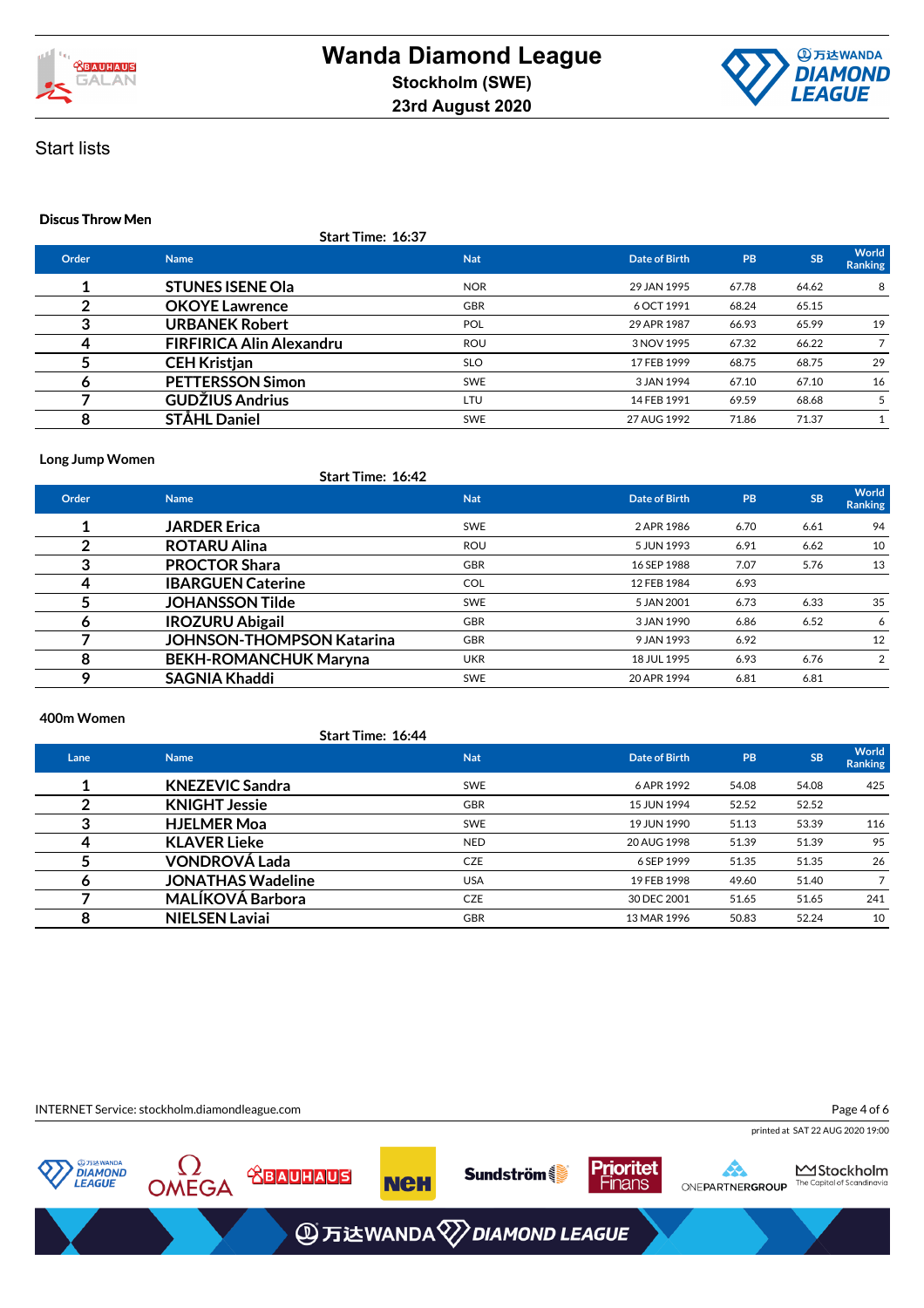



#### **1500m Women**

**Start Time: 16:55**

| Order          | <b>Name</b>                    | <b>Nat</b> | Date of Birth | <b>PB</b> | <b>SB</b> | World<br><b>Ranking</b> |
|----------------|--------------------------------|------------|---------------|-----------|-----------|-------------------------|
| 1              | <b>GUERRERO Esther</b>         | ESP        | 7 FEB 1990    | 4:05.70   |           | 36                      |
| $\overline{2}$ | SÖDERHOLM Linn                 | <b>SWE</b> | 5 MAY 1996    | 4:13.04   | 4:13.04   | 198                     |
| 3              | <b>WEIGHTMAN Laura</b>         | <b>GBR</b> | 1 JUL 1991    | 4:00.17   |           |                         |
| 4              | <b>MAGEEAN Ciara</b>           | <b>IRL</b> | 12 MAR 1992   | 4:00.15   |           | 13                      |
| 5              | <b>McCOLGAN Eilish</b>         | <b>GBR</b> | 25 NOV 1990   | 4:00.97   |           | 17                      |
| 6              | <b>HULL Jessica</b>            | <b>AUS</b> | 22 OCT 1996   | 4:01.80   |           | 16                      |
| 7              | <b>COURTNEY-BRYANT Melissa</b> | <b>GBR</b> | 30 AUG 1993   | 4:03.44   | 4:03.69   |                         |
| 8              | <b>ROWBURY Shannon</b>         | <b>USA</b> | 19 SEP 1984   | 3:56.29   | 4:03.62   |                         |
| 9              | <b>HERMANSSON Hanna</b>        | <b>SWE</b> | 18 MAY 1989   | 4:07.16   | 4:10.39   | 41                      |
| 10             | <b>MUIR Laura</b>              | <b>GBR</b> | 9 MAY 1993    | 3:55.22   |           | 3                       |
| 11             | <b>CHEBET Winny</b>            | <b>KEN</b> | 20 DEC 1990   | 3:58.20   |           | 6                       |
| 12             | <b>OBIRI Hellen</b>            | <b>KEN</b> | 13 DEC 1989   | 3:57.05   |           |                         |
| 13             | <b>LEMIESZ Aneta</b>           | (PM) POL   | 17 JAN 1981   |           |           |                         |
| 14             | <b>TROST Katharina</b>         | (PM) GER   | 28 JUN 1995   | 4:09.43   | 4:09.43   |                         |
|                |                                |            |               |           |           |                         |

### **200m Men**

### **Start Time: 17:10**

| Lane | <b>Name</b>                 | <b>Nat</b> | Date of Birth | PB    | <b>SB</b> | World<br><b>Ranking</b> |
|------|-----------------------------|------------|---------------|-------|-----------|-------------------------|
|      | <b>KILTY Richard</b>        | <b>GBR</b> | 2 SEP 1989    | 20.34 |           | 73                      |
|      | <b>BURKE Mario</b>          | <b>BAR</b> | 18 MAR 1997   | 20.08 | 20.78     | 44                      |
|      | <b>SVENSSON Felix</b>       | <b>SWE</b> | 9 AUG 1997    | 20.73 | 20.80     | 208                     |
| 4    | <b>VELEBA Jan</b>           | <b>CZE</b> | 6 DEC 1986    | 20.64 | 20.64     | 446                     |
|      | <b>WICKI Silvan</b>         | SUI        | 13 FEB 1995   | 20.45 | 20.45     | 291                     |
|      | <b>GEMILI Adam</b>          | <b>GBR</b> | 6 OCT 1993    | 19.97 | 20.56     |                         |
|      | <b>HORTELANO-ROIG Bruno</b> | <b>ESP</b> | 18 SEP 1991   | 20.04 |           |                         |
| 8    | <b>HALL Elijah</b>          | <b>USA</b> | 22 AUG 1994   | 20.11 | 20.69     |                         |

### **800m Women**

|         |                         | Start Time: 17:20 |               |         |           |                         |
|---------|-------------------------|-------------------|---------------|---------|-----------|-------------------------|
| Lane    | <b>Name</b>             | <b>Nat</b>        | Date of Birth | PB      | <b>SB</b> | World<br><b>Ranking</b> |
|         | <b>LAMOTE Renelle</b>   | <b>FRA</b>        | 26 DEC 1993   | 1:58.01 | 2:01.08   | 12                      |
| າ       | <b>BÜCHEL Selina</b>    | SUI               | 26 JUL 1991   | 1:57.95 | 1:59.97   | 30                      |
| 3       | <b>BELL Alexandra</b>   | <b>GBR</b>        | 4 NOV 1992    | 1:59.82 | 2:00.28   | 22                      |
| 4       | <b>HYNNE Hedda</b>      | <b>NOR</b>        | 13 MAR 1990   | 1:59.87 | 1:59.94   | 19                      |
|         | <b>LINDH Lovisa</b>     | <b>SWE</b>        | 9 JUL 1991    | 1:58.77 | 2:03.24   | 32                      |
| Ô       | <b>ROGERS Raevyn</b>    | <b>USA</b>        | 7 SEP 1996    | 1:57.69 |           | $\overline{2}$          |
|         | <b>REEKIE Jemma</b>     | <b>GBR</b>        | 6 MAR 1998    | 1:59.52 | 1:59.52   | 35                      |
| $8 - 1$ | <b>YARIGO Noélie</b>    | (PM)<br>BEN       | 26 DEC 1985   | 1:59.12 | 2:00.11   | 18                      |
| $8 - 2$ | <b>HERING Christina</b> | <b>GER</b>        | 9 OCT 1994    | 1:59.41 | 2:00.71   | 27                      |